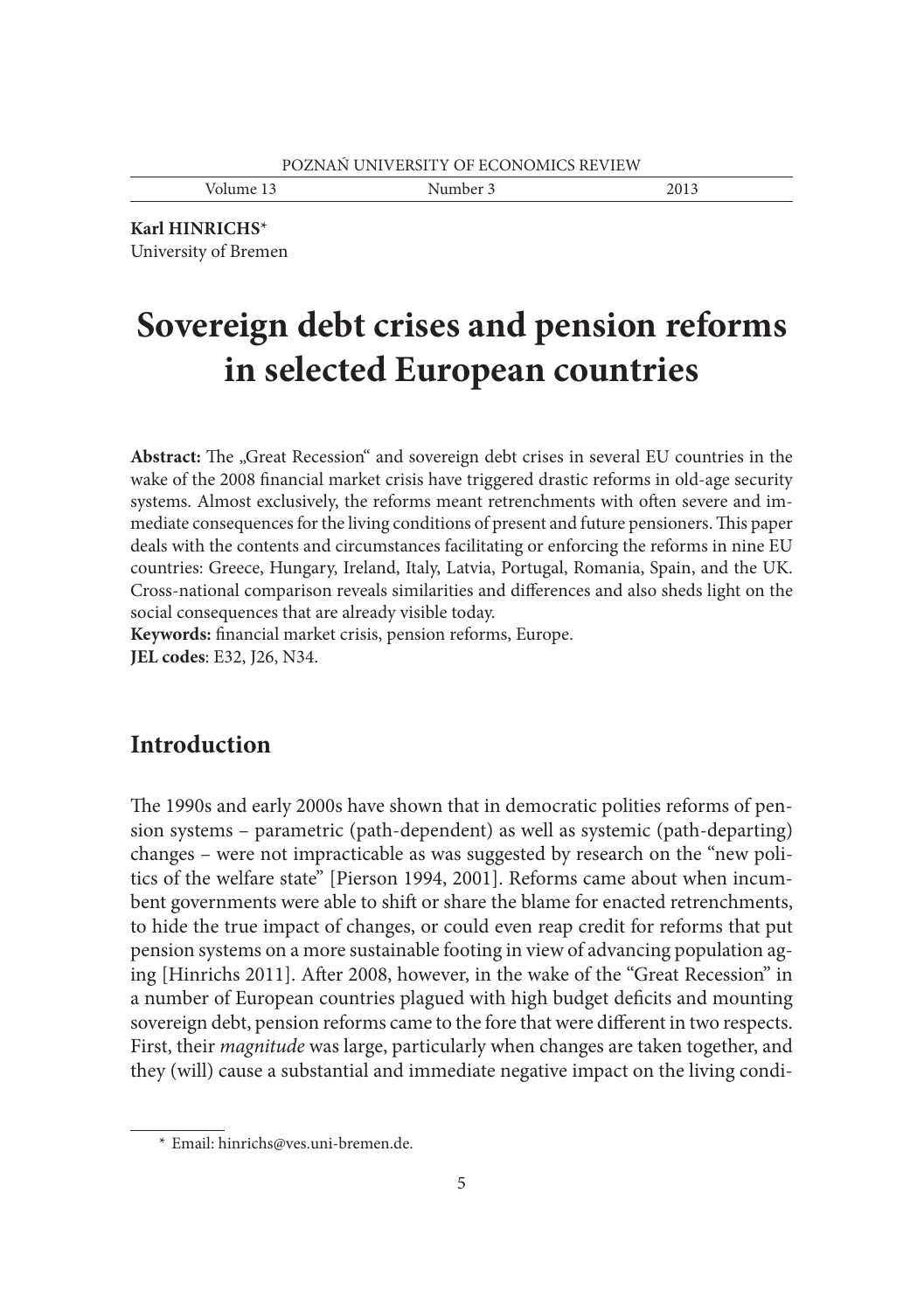tions of present and future retirees. In a situation where austerity is no longer simply "permanent" but rather "pervasive", it is hardly surprising that pensions became a prime target for saving on expenditure because, almost everywhere, they are by far the largest item of welfare state spending which itself amounts to around half of total public outlays [Obinger 2012].

Second, the *political process* that brought about these changes deviated from previous attempts to retrench, re-finance or recalibrate old-age security systems. The post-2008 reforms in crisis-shaken EU countries were indeed large and sometimes also changed the hitherto pursued policy direction, swiftly passed the legislative process and were (or: will be) implemented with a short time lag. Hence, they can be considered as "rapid policy changes" [Rüb 2012]. Mainly, this reform pattern sprang from the pressure exerted by financial markets and supranational actors (IMF, European Commission) which urged governments to neglect voteseeking objectives within the well-known credit claiming/blame avoidance framework for the sake of attaining rapid savings on public expenditure [Bonoli 2012]. Consequently, in a number of countries reforming politicians were punished and lost power during subsequent elections because voters rarely appreciated retrenchments designated to overcome a "major crisis situation".

In this contribution eight countries will be analyzed – four Southern European countries (Greece, Italy, Portugal, and Spain), three CEE states (Hungary, Latvia, and Romania) and Ireland. All of them have conducted pension reforms after 2008 in order to ensure their schemes' financial viability in the short and long term or to realize notions of intergenerational equity. Most urgent, however, was regaining room for fiscal maneuver and obtaining financial aid from supranational organizations (IMF, EU). Seven of the eight countries had to seek such aid in the wake of the financial market crisis (2007/08) triggering an economic slump and, as one immediate outcome thereof, a sovereign debt crisis. The causal relevance of these events on the reform process can be read off from concrete recommendations issued by the European Commission or detailed reform demands attached to bailout agreements ("memoranda of understanding"), whereas the intensified reform effort of deeply indebted Italy was driven by the rising spread over German government bonds.

In the following, the content of reforms will be delineated<sup>1</sup>, but attention will also be given to the circumstances which led to the respective changes. It will be shown that the challenges these countries were confronted with enforced or facilitated drastic reforms which otherwise had not been practicable or, in view of the political

<sup>&</sup>lt;sup>1</sup> If not indicated otherwise, information on the contents of pension reforms was obtained from the International Updates of the US Social Security Administration (http://www.ssa.gov/policy/index.html), the country reports of the project Analytical Support on the Socio-Economic Impact of Social Protection Reforms (ASISP) (http://www.socialprotection.eu) and publications of the European Commission [2010 (Annex 6), 2012b] and the OECD [2012a].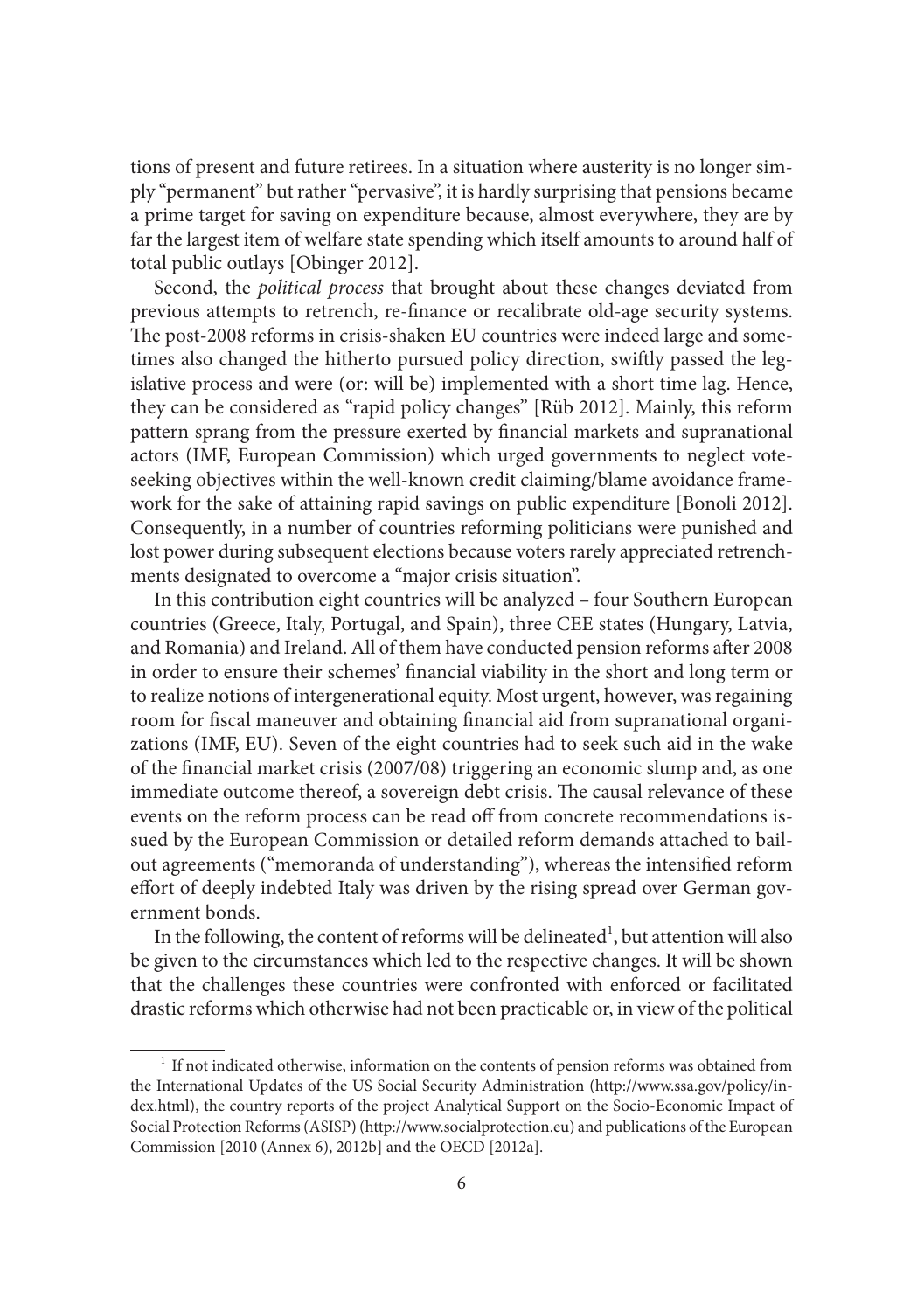consequences, had not been initiated by the respective governments.**<sup>2</sup>** Moreover, the social consequences of the policy changes will be looked into, although an evaluation is limited because not everywhere has the reform process come to an end yet and the actions taken have not brought to bear their full effects.

## **1. Eight countries – three types of pension systems**

The eight European countries belong to different welfare-state regimes. Ireland is representing the (Anglo-Saxon) *liberal* cluster, whereas Greece, Italy, Portugal and Spain appertain to the conservative-corporatist type, but are also said to form a specific *Southern Model*. According to Ferrera [1996] these welfare states show a "clientelistic" structure (privileging the labor force in certain occupations and economic sectors) and remain "rudimentary" because, among others, family and labor market policies are still underdeveloped. Hungary, Latvia and Romania and further CEE countries belong to the *post-socialist* cluster which, due to these countries' diverse welfare state designs, is hardly and coherently an (emerging) "Eastern Model" [Hacker 2009].

There is a certain arrangement of old-age security attached to the different welfare state types. Ireland (like the UK) has followed the *Beveridge* model, i.e. state responsibility is limited to universal basic security in old age, while status maintenance is left to (state-regulated) private provision by firms and individuals. In Southern Europe, social insurance schemes of the *Bismarck* type play the pivotal role. Access to and the level of public pensions is dependent on prior earnings-related contributions. The accruing benefits are meant to ensure status maintenance. However, the schemes are institutionally differentiated along occupational lines – most strongly in Greece and least in Portugal – as of which benefit generosity varies. Despite being "rudimentary" welfare states, the social expenditure ratio is comparatively high but, because old-age security constitutes the central pillar of their social policy arrangements, the structure of expenditure is strongly "age-biased" (much more than in Ireland – Table 1, rows 7 and 8), and this imbalance has grown in recent years. The causes are the hitherto very generous pension payments (at least for insiders), as well as broad access to early retirement (discernible in the low employment rates among those 55–64 years of age) and the already high and further increasing longevity (Table 1, rows 2, 3, 5, 9 and 10).

 $2$  The politics of pension reforms that occurred during the two decades prior to 2009 have been studied in detail for individual countries or in comparison [see e.g. Bonoli & Shinkawa 2005; Arza & Kohli 2008; Inglot 2008; Natali 2008]. Such fine-grained analysis of recent reforms in eight countries that takes into account the involved actors, their interests, and the political-institutional conditions is, due to limited space, not possible here.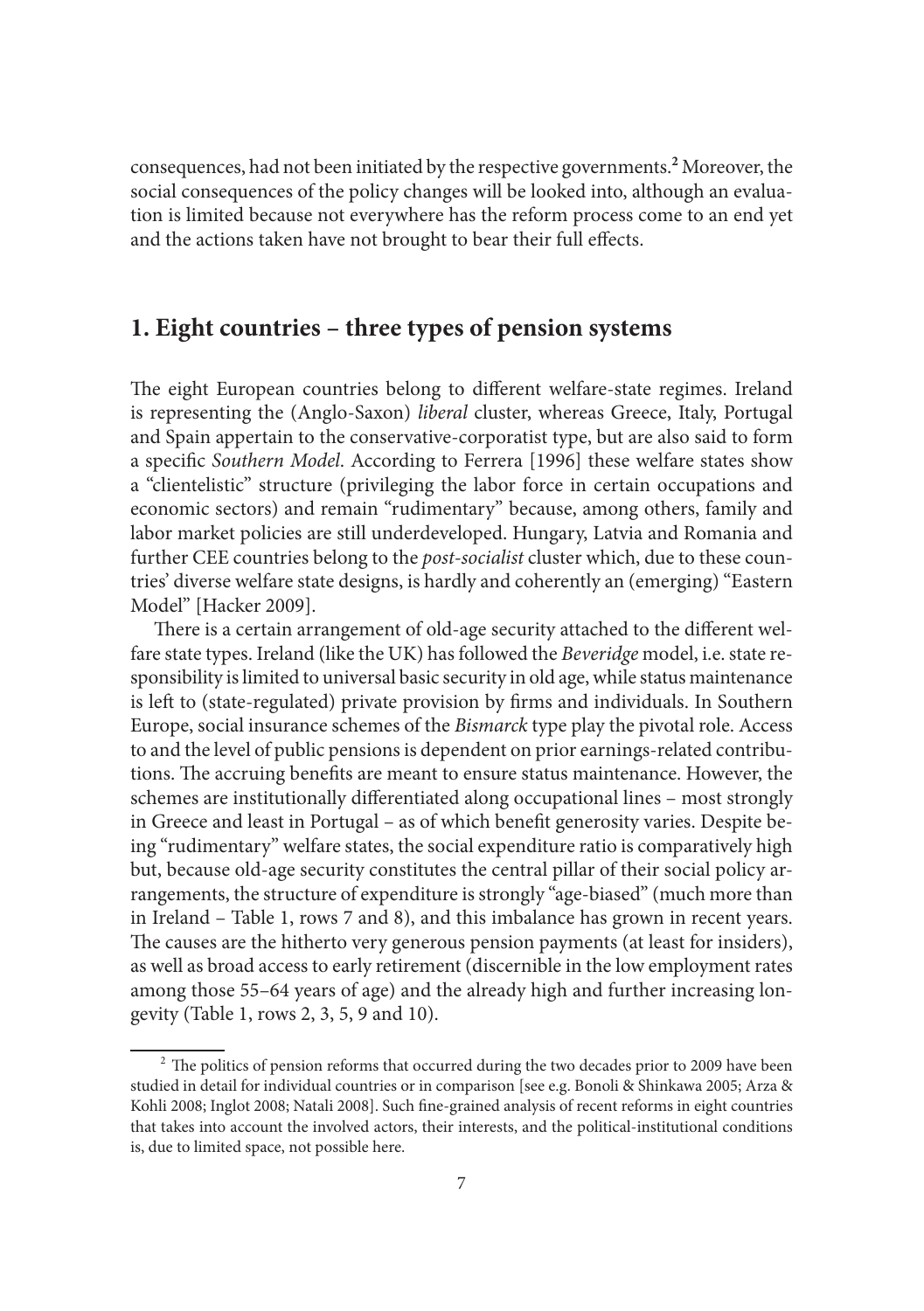|                                                                                | GR              | $\mathbb{H}$    | $\Gamma$ | ES     | $\mathbf{H}$    | $\overline{\mathbf{L}}$ | HЦ     | R <sub>O</sub> |
|--------------------------------------------------------------------------------|-----------------|-----------------|----------|--------|-----------------|-------------------------|--------|----------------|
| Employment rate 15-64 (2011)                                                   | 55.6            | 56.9            | 64.2     | 57.7   | 59.2            | 61.8                    | 55.8   | 58.5           |
| Dto. 55-64 (2011)                                                              | 39.4            | 37.9            | 47.9     | 44.5   | 50.0            | 50.5                    | 35.8   | 40.0           |
| Old age ratio ( $\geq 65$ / 20-64) (2010)                                      | $\overline{31}$ | 33              | 29       | 27     | $\overline{19}$ | 28                      | 27     | 23             |
| projection 2050                                                                | 63              | $\overline{61}$ | 61       | 62     | 44              | 59                      | 55     | 59             |
| Contributors per pensioner (2010)                                              | 1.77            | 1.47            | 1.59     | 2.40   | 2.78            | 1.52                    | 1.31   | 0.95           |
| projection 2050                                                                | 1.29            | 1.30            | 0.90     | 1.28   | 1.91            | 1.04                    | 1.00   | 0.76           |
| after reaching<br>Further life expectancy                                      |                 |                 |          |        |                 |                         |        |                |
| $-$ age 65 (2011): males                                                       | 18.5            | 18.6            | 18.1     | 18.7   | 17.9            | 13.4                    | 14.3   | 14.3           |
| age 65 (2011): females                                                         | 20.6            | 22.4            | 21.8     | 22.8   | 20.7            | 18.7                    | 18.3   | 17.5           |
| Change GDP in year 2009 in %                                                   | $-3.3$          | $-5.5$          | $-2.9$   | $-3.7$ | $-7.0$          | $-17.7$                 | $-6.8$ | $-6.6$         |
| Social expenditure/GDP (2007)<br>- (2010)                                      | 24.8            | 26.7            | 23.9     | 20.7   | 18.8            | 11.3                    | 22.7   | 13.6           |
|                                                                                | 29.1            | 29.9            | 27.0     | 25.7   | 29.6            | 17.8                    | 23.1   | 17.6           |
| Public pension expenditure in % of GDP                                         |                 |                 |          |        |                 |                         |        |                |
| $(2007)$<br>$(2010)$                                                           | 11.7            | 14.0            | 11.4     | 8.4    | 4.0             | 5.4                     | 10.9   | 6.6            |
|                                                                                | 13.6            | 15.3            | 12.5     | 10.1   | 7.5             | 9.7                     | 11.9   | 9.8            |
| projection 2050                                                                | 15.4            | 15.7            | 13.1     | 14.0   | 11.4            | 6.4                     | 13.5   | 12.8           |
| (2010)<br>Gross replacement rate                                               | 59.3            | 79.5            | 56.9     | 72.4   | 37.3            | 48.2                    | 38.4   | 41.6           |
| projection 2050                                                                | 52.4            | 66.0            | 48.2     | 56.6   | 38.0            | 15.8                    | 40.3   | 29.8           |
| Net theoretical replacement rate (2010)                                        | 121.3           | 89.5            | 85.8     | 94.5   | 85.8            | 80.4                    | 100.1  | 70.7           |
| projection 2050                                                                | 87.0            | 69.1            | 65.9     | 86.5   | 69.0            | 55.3                    | 75.0   | 45.0           |
| age in % of<br>Targeted benefits in old                                        |                 |                 |          |        |                 |                         |        |                |
|                                                                                | 11.5            | 20.2            | 13.6     | 17.0   | 27.5            |                         |        |                |
| average earnings $$\rm minmin$ in $\%$ of average earnings $$\rm minminminmin$ | 28.6            | 19.2            | 27.1     | 27.4   | $\frac{1}{4}$   |                         | 14.6   |                |
| At-risk-of-poverty rate $\geq 65~(2011)$                                       | 23.6<br>20.0    | 17.0            | 20.0     | 20.8   | 10.6            | 8.9                     | 4.5    | 14.1           |
| $-$ dto. 18-64 years                                                           |                 | 18.5            | 16.2     | 20.5   | 15.5            | 20.2                    | 13.6   | 21.0           |
| 65 (2010)<br>Home ownership rate 2                                             | 84.9            | 80.4            | 73.3     | 88.5   | 88.6            | 85.4                    | 90.3   | 100            |

Table 1. Pension system indicators **Table 1. Pension system indicators** Sources: Rows 1, 2, 5, 6, 7, 12 and 13 = Eurostat Statistical Database (and own calculations); rows 3, 4, 8 (2007 figures: European Commission 2009:<br>200) and 9 = European Commission 2012a (country fiches); row 10 = Europe Sources: Rows 1, 2, 5, 6, 7, 12 and 13 = Eurostat Statistical Database (and own calculations); rows 3, 4, 8 (2007 figures: European Commission 2009: 200) and 9 = European Commission 2012a (country fi ches); row 10 = European Commission 2012b (country profi les); row 11 = OECD 2011: 109.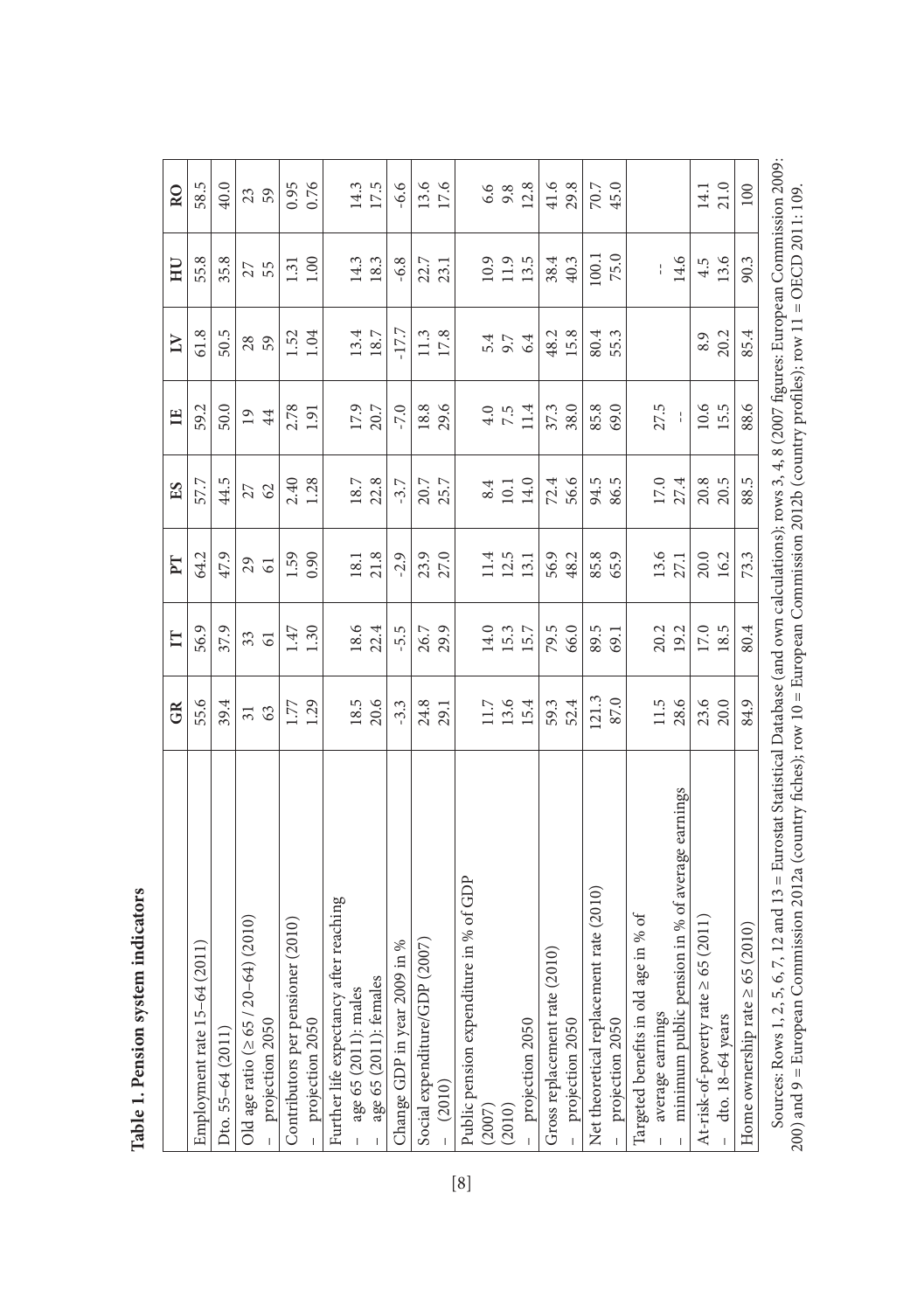Originally, CEE countries had followed the *Bismarck* model, and certain elements remained intact during communist rule. The social insurance approach was revitalized after 1990, before Hungary (1998), Latvia (2001), Romania (2007) turned to a multi-pillar pension system as propagated by the World Bank.<sup>3</sup> They established a second pillar that was mandatory for the younger part of the work force (the middleaged could join voluntarily). While the total contribution rate remained unchanged, the share allocated to the pay-as-you-go first-pillar scheme was reduced (and also the accruing pension level). The remaining part was transferred into the second pillar, i.e. private pension funds for investment. This systemic change was expected to deliver a higher total benefit level and to further capital market development.

The pre-2008 reforms in the CEE states and other European countries have been mainly motivated by advancing population aging showing up in an increasing oldage dependency ratio or system dependency ratio (Table 1, row 3 and 4), the latter being more relevant for the financing of old-age security systems. Both developments are the result of rising longevity at higher ages (row 5) and declining birth rates. At the latest since the 1990s, mainly the OECD, the European Commission and the International Monetary Fund have purveyed the conviction that high social security contributions and taxes have a negative effect on employment levels, thereby supporting national actors in their policy efforts to at least keep the tax and contribution burden constant. Thus, when the contributions of employers and employees to the first pension pillar are supposed not to rise (further) in future or when (higher) tax-financed payments have to be made to pension schemes, only a limited number of levers remain by which further spending increases due to demographic change can be contained. First, the ratio between pensioners and contributors can be changed by lifting the pensionable age. Moreover, it would be possible to lower the level of newly awarded pensions by modifying benefit calculation or changing the way in which pensions in payment are indexed.

## **2. Post-2008 pension reforms**

#### *2.1. Ireland*

Ireland's basic state pension is contribution-financed and flat-rated (but means-tested for retirees with an incomplete contribution record). The level amounted to about 37 percent of average wages. Benefit increases in real terms during the 2000s have

<sup>&</sup>lt;sup>3</sup> It would have been quite possible to include further CEE countries in the comparison, for example Poland or Estonia whose retirement income system come close to the one in Latvia, and they concluded similar changes after 2008.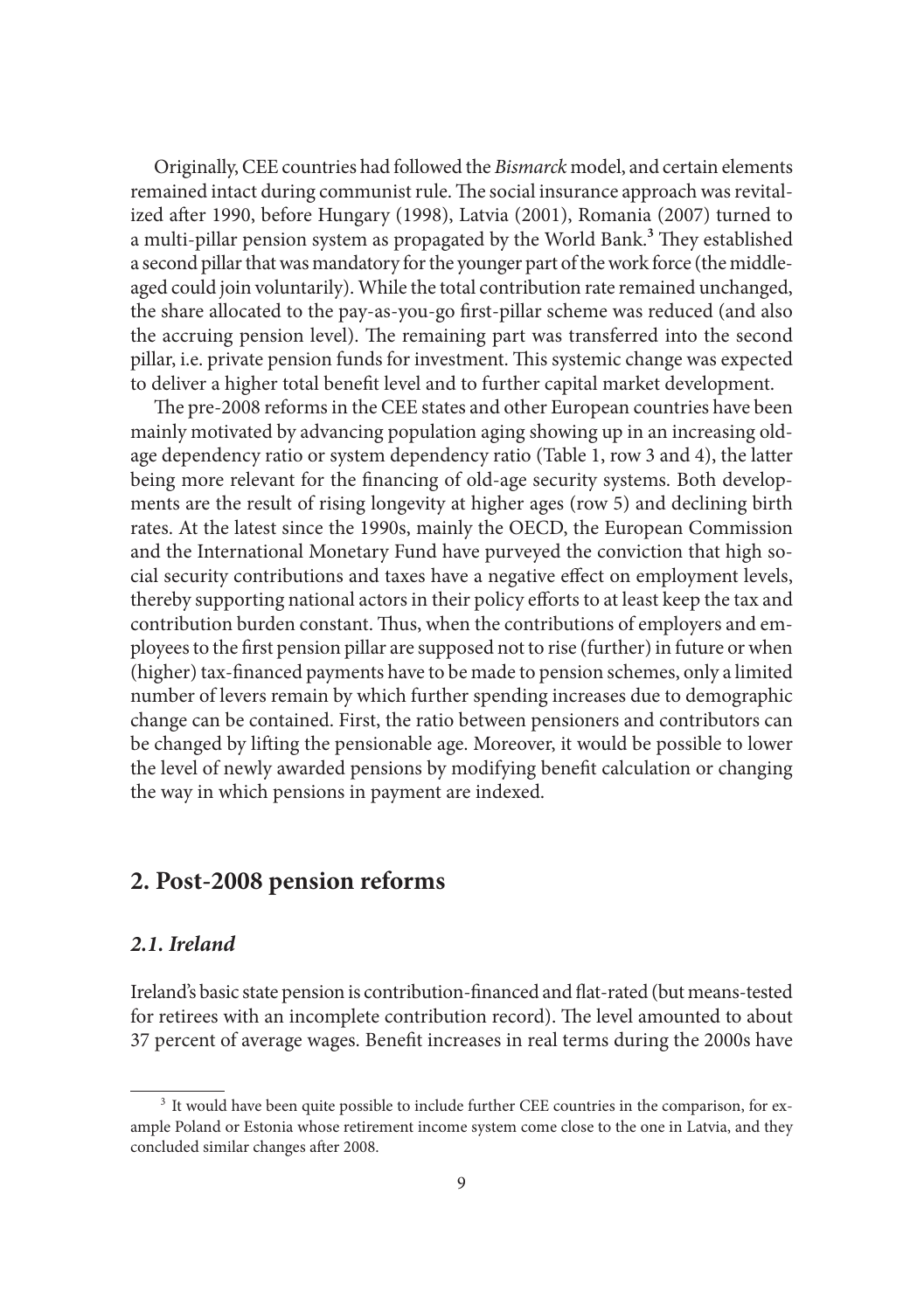| Indexation<br>Benefit formula<br>Early retirement<br>Normal retirement<br>age                                                                                                                                                                                                                                                                                                                                                                                                                                           |  |                                              | Harmonization                                                                         | Miscellaneous                                                                                                                                                                                                                |
|-------------------------------------------------------------------------------------------------------------------------------------------------------------------------------------------------------------------------------------------------------------------------------------------------------------------------------------------------------------------------------------------------------------------------------------------------------------------------------------------------------------------------|--|----------------------------------------------|---------------------------------------------------------------------------------------|------------------------------------------------------------------------------------------------------------------------------------------------------------------------------------------------------------------------------|
| program; then: not<br>end of assistance<br>higher than CPI<br>suspended until<br>2 to 3% $\Rightarrow$ 0.8 to 1.5%;<br>calculation base: best<br>accrual rate lowered:<br>5 out of last 10 years<br>$\rightarrow$ entire career<br>after 40 contribution<br>arduous professions<br>reduced to <10% of<br>years: age 60; no. of<br>workforce<br>to further life expec-<br>$\begin{array}{l} \mbox{F: } 60 \Rightarrow 65 \;(2013); \\ \mbox{2021ff: NRA linked} \end{array}$<br>tancy                                    |  |                                              | and supplementary<br>number of general<br>schemes reduced                             | pension replaced with<br>tween 2009 and 2060;<br>further adjustments<br>if pension spending<br>$13^{\text{th}} + 14^{\text{th}}$ monthly<br>more than 2.5 per-<br>would increase by<br>centage points be-<br>flat-rate bonus |
| 2013<br>all future pensioners<br>years of contributions   NDC rules apply to<br>(pro rata)<br>required for seniority<br>changes in life expec-<br>pensions indexed to<br>$\text{tancy } 2012 \text{ff}$<br>public sector $(M/F)$ :<br>$65 \rightarrow 66 (2011/12);$<br>$2013$ ff. NRA linked to<br>life expectancy (fore-<br>57;<br>F public sector:<br>$61 \rightarrow 65 (2010/11);$<br>$F: 60 \rightarrow 65 (2018);$<br>$\begin{cases}\n\text{cast:} (\text{2019/21:} \sim 6)\n\text{2050:} \sim 70)\n\end{cases}$ |  | suspended for higher<br>pensions in $2012 +$ | rated schemes further<br>rules of the sepa-<br>aligned                                | new age-specific divi-<br>notional "assets" into<br>a stream of benefits<br>expectancy) (2013)<br>sors for converting<br>(due to risen life                                                                                  |
| CPI adjustment<br>2012 (1%)<br>(50% after 15); calcu-<br>full pension: $35 \div 37$<br>lation base: last 15 →<br>contribution years<br>25 insurance years<br>voluntary ER (unem-<br>$31 \rightarrow 33$ (decrements<br>ployed) $61 \rightarrow 63$ and<br>insurance years; in-<br>$\rightarrow$ 65 and 33 $\rightarrow$ 35<br>voluntary ER: 63<br>about 7.5% p.a.)<br>$2013/27: 65 \rightarrow 67; \text{still}$<br>65: $35 \rightarrow 38.5$ years of<br>contributions                                                 |  | partial indexation in<br>suspended in 2011;  | special schemes for<br>civil servants, farm<br>workers + self-em-<br>ployed abolished | years required for full<br>sustainability factor<br>pension or NRA to<br>$(2027)$ : adjusting<br>life expectancy                                                                                                             |

| i                                                                                                                                                                                                                                    |
|--------------------------------------------------------------------------------------------------------------------------------------------------------------------------------------------------------------------------------------|
|                                                                                                                                                                                                                                      |
|                                                                                                                                                                                                                                      |
|                                                                                                                                                                                                                                      |
| へんきょう                                                                                                                                                                                                                                |
|                                                                                                                                                                                                                                      |
|                                                                                                                                                                                                                                      |
|                                                                                                                                                                                                                                      |
|                                                                                                                                                                                                                                      |
|                                                                                                                                                                                                                                      |
| <b>CONTACT AND IN THE UP OF THE UP OF THE UP OF THE UP OF THE UP OF THE UP OF THE UP OF THE UP OF THE UP OF THE UP OF THE UP OF THE UP OF THE UP OF THE UP OF THE UP OF THE UP OF THE UP OF THE UP OF THE UP OF THE UP OF THE UP</b> |
|                                                                                                                                                                                                                                      |
| ؙ۫                                                                                                                                                                                                                                   |
|                                                                                                                                                                                                                                      |
|                                                                                                                                                                                                                                      |
|                                                                                                                                                                                                                                      |
|                                                                                                                                                                                                                                      |
|                                                                                                                                                                                                                                      |
|                                                                                                                                                                                                                                      |
|                                                                                                                                                                                                                                      |
|                                                                                                                                                                                                                                      |
| ١                                                                                                                                                                                                                                    |
| くちょうしゃくち ちょくしくちょく ちゅく こっちょう                                                                                                                                                                                                          |
|                                                                                                                                                                                                                                      |
|                                                                                                                                                                                                                                      |
| í                                                                                                                                                                                                                                    |
|                                                                                                                                                                                                                                      |
| is an interesting of the control of the control of the control of the control of the control of the control of                                                                                                                       |
|                                                                                                                                                                                                                                      |
|                                                                                                                                                                                                                                      |
|                                                                                                                                                                                                                                      |
|                                                                                                                                                                                                                                      |
| .<br>I                                                                                                                                                                                                                               |
|                                                                                                                                                                                                                                      |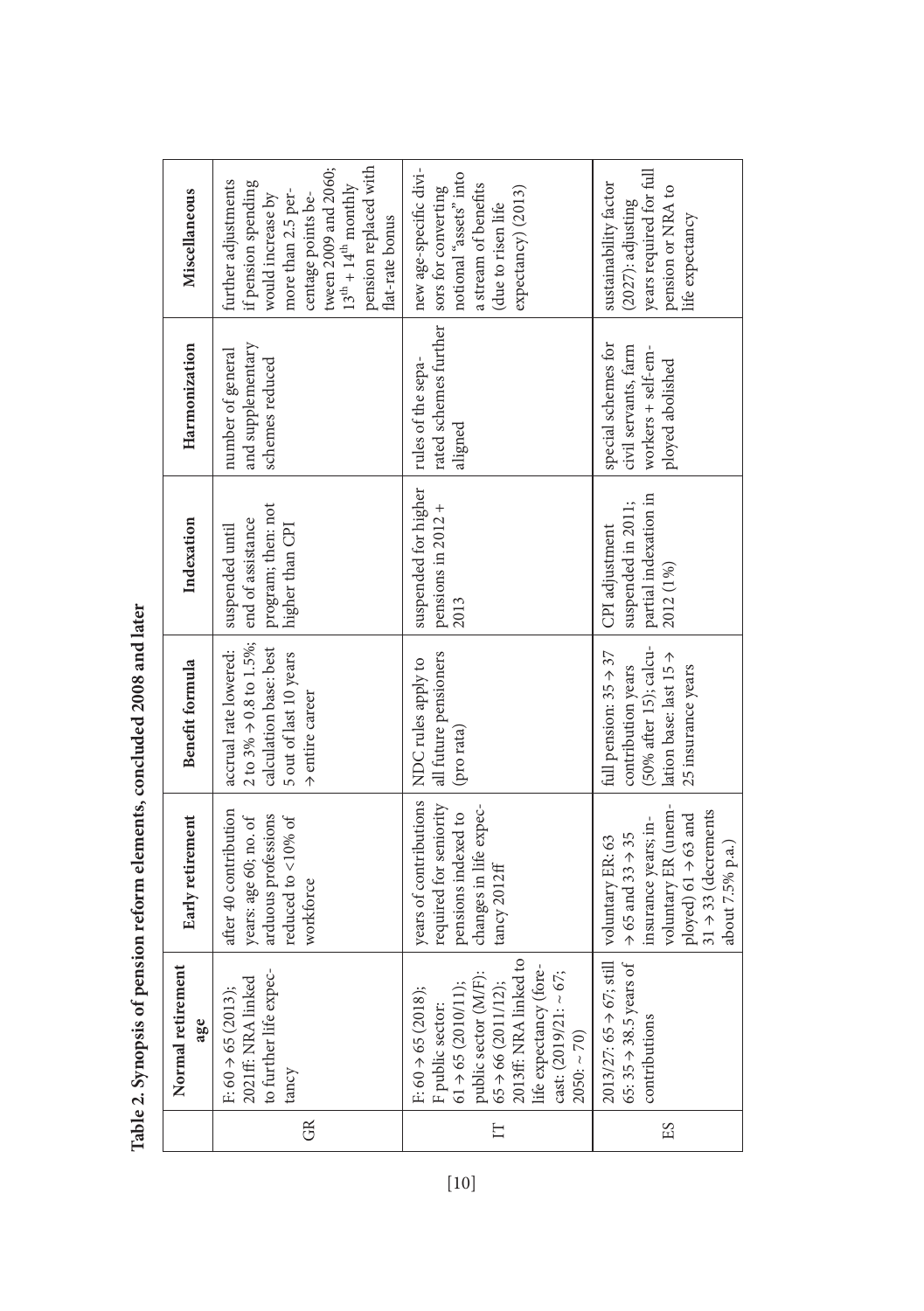| $\boxed{\phantom{1}}$ | ing the sustainability<br>$65 \div 66$ by adjust<br>factor                | no ret. before 65 for<br>until 2014; 62 if un-<br>employed workers<br>empl. after age 57                                    |                                                                                                                                    | 2011; 2012: CPI only<br>for lower pensions<br>no adjustment in                              | sector workers align-<br>schemes for public<br>ing with general<br>scheme     | tribution on higher<br>special social con-<br>pensions                                                                                                                                                                        |
|-----------------------|---------------------------------------------------------------------------|-----------------------------------------------------------------------------------------------------------------------------|------------------------------------------------------------------------------------------------------------------------------------|---------------------------------------------------------------------------------------------|-------------------------------------------------------------------------------|-------------------------------------------------------------------------------------------------------------------------------------------------------------------------------------------------------------------------------|
| $\Xi$                 | 68<br>$66 + 67 (2021) \rightarrow$<br>(2028)                              | "transitional state<br>abolished in 2014<br>pension at age 65                                                               | sions: career average<br>public service pen-<br>earnings                                                                           | state pensions frozen<br>at 2009 level                                                      | applies to public sec-<br>increases NRA also<br>tor workers                   | + levied on all income<br>cuts of public service<br>sions without ceiling<br>pensions; contribu-<br>tions for state pen-                                                                                                      |
| ЭH                    | $62 \div 65 (2012/17)$                                                    | insurance years (incl.<br>all other ER options<br>child care periods);<br>F: any age after 40<br>eliminated (2012)          |                                                                                                                                    | Swiss index $\rightarrow$ CPI ad-<br>justment since 2012                                    |                                                                               | share of contributions<br>monthly pension pay-<br>ment (2009); manda-<br>ceiling on employees'<br>celed + assets shifted<br>elimination of 13 <sup>th</sup><br>to state budget; no<br>tory $2^{\rm nd}$ pillar can-<br>(2013) |
| R <sub>O</sub>        | ↑<br>M: $63 \div 65 (2015)$<br>F: $58 \rightarrow 60 (2015)$<br>63 (2030) | with temporary dec-<br>5 years before NRA<br>disability pensions<br>rement of 9% p.a.;<br>eligibility criteria<br>tightened | 35 insurance years for<br>minimum years: $13 \rightarrow$<br>full pension: $33/28 \rightarrow$<br>M 2015, for F 2030;<br>15 (2015) | no indexation in 2011<br>shift to pure inflation<br>$+2012; 2021/2030$<br>adjustment (2030) | integrated in general<br>certain occupations<br>special schemes for<br>scheme | $(2009/16)$ delayed by<br>$2009$ ( $\sim$ $690/m$ onth)<br>tion rate: scheduled<br>pension introduced<br>one year minimum<br>2 <sup>nd</sup> pillar contribu-<br>increase $2 \rightarrow 6\%$                                 |
| Σ                     | $62 \rightarrow 65 (2014/25)$                                             | abolished as of 2012<br>with deductions; all<br>2 years before NRA<br>other ER options                                      | $15(2014) \rightarrow 20(2025)$<br>contributions: $10 \rightarrow$<br>minimum years of                                             | no adjustment from<br>2009 to 2013                                                          |                                                                               | 2 <sup>nd</sup> pillar contribution<br>rate: $8 \div 2\%$ (2009);<br>resurgence: $2 \rightarrow 6$<br>(2013)                                                                                                                  |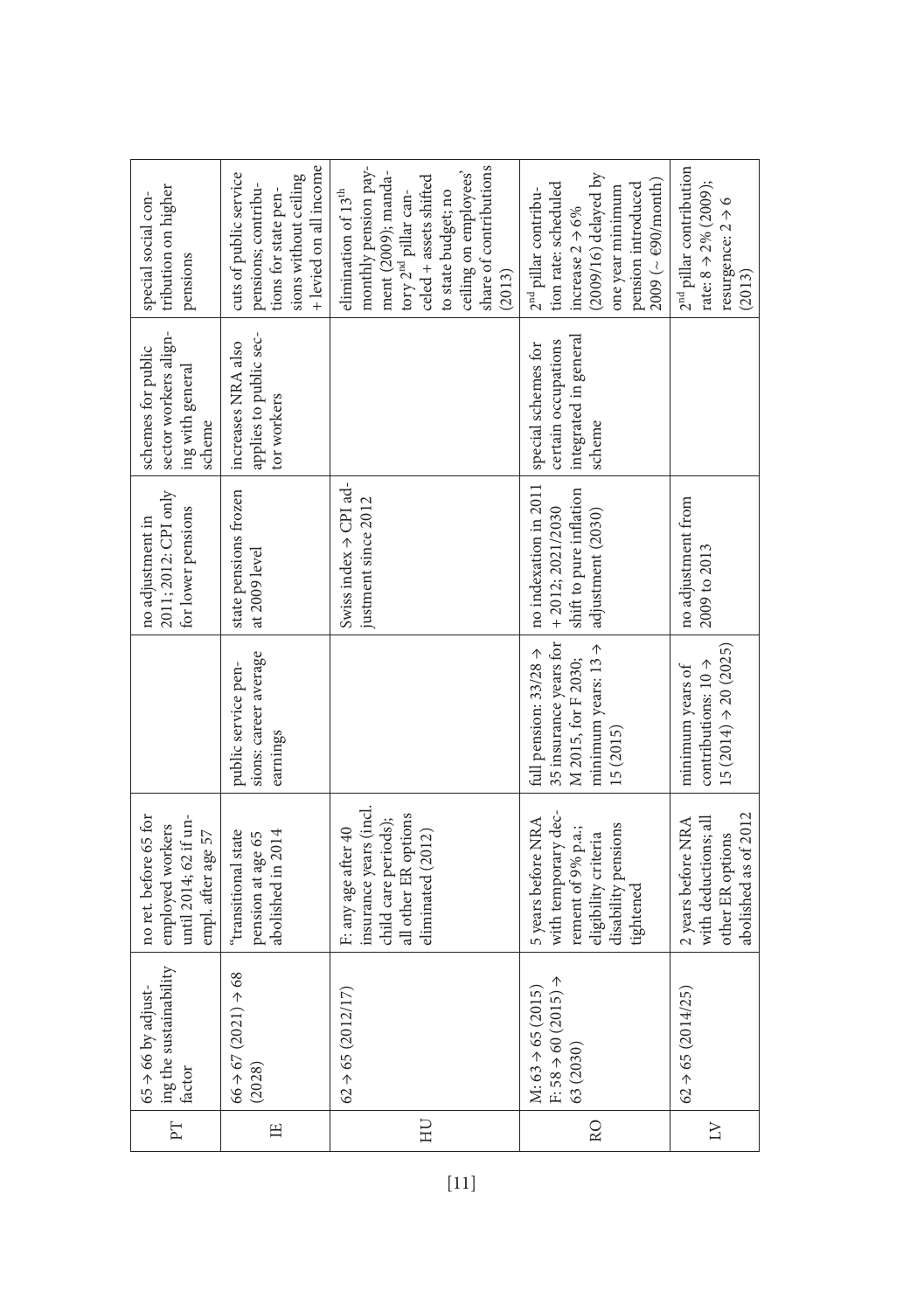significantly reduced the risk of old-age poverty – from over 40 to 10.6 percent in 2010. During the last two decades, occupational pension plans constantly covered about one half of the employees. In 2001, a *National Pension Reserve Fund* (NPRF) was established in order to ease the financing of the basic state pension and the occupational scheme for public service workers after 2025. Every year the government paid one percent of GDP into the NPRF.

The financial market crisis has hit hard the assets of the NPRF and occupational pension funds. In 2011 80 percent of the defined-benefit (DB) plans were still in deficit [OECD 2013, p. 53]. The under-funding has to be removed by 2015 and, additionally, the pension funds have to build up a risk reserve. At the same time, they have to compound a special levy of 0.6 percent  $(p.a.)$  on the accumulated assets. The larger part of the (shrunken) NPRF assets have been used to bail out and recapitalize the banking sector. Before, the government had already stalled the payments into the NPRF, not least because it had to cover the growing deficits of the social insurance fund with taxes. Considerable savings stem from changes of the DB-type public service pension schemes (Table 2): Pensions in payment have been cut in progressively; the accrual of entitlements is capped at 40 years of service; newly awarded pensions turn out lower due to pay cuts; public service workers have to pay higher contributions themselves; new public servants have to reckon with more unfavorable rules for calculating and adjusting their (future) pensions [OECD 2013, pp. 41–3]. These changes were part of the program of measures agreed with the *Troika*, another was the increase of the normal retirement age from 66 to 68 (legislated in 2011), and already since 2009 there has been no adjustment of the basic state pension.

#### *2.2. South European countries*

*Greece* is clearly the straggler among the Southern European countries with regard to social policy reforms in general and the adaptation of old-age pension systems to changed circumstances in particular. As early as the 1990s there were complaints about the ineffectiveness and inefficiency of the Greek welfare state and disparate benefit levels – with public employees and some groups of self-employed benefiting disproportionately – and an inability to reform leading to crisis was identified [Katrougalos 1996; Venieris 1996].

Drastic pension reforms came about only in 2010 and thereafter due to obligations related to the bailouts [Nektarios 2012]. A significant structural reform of the extremely complex Greek old-age pension system – consisting of an incomerelated general compulsory scheme and a (largely) compulsory earnings-related supplementary insurance – started as early as 2008, however. The merger of occupationally differentiated schemes and standardized rules are supposed to bring about greater transparency and fairness and to save on administrative costs. From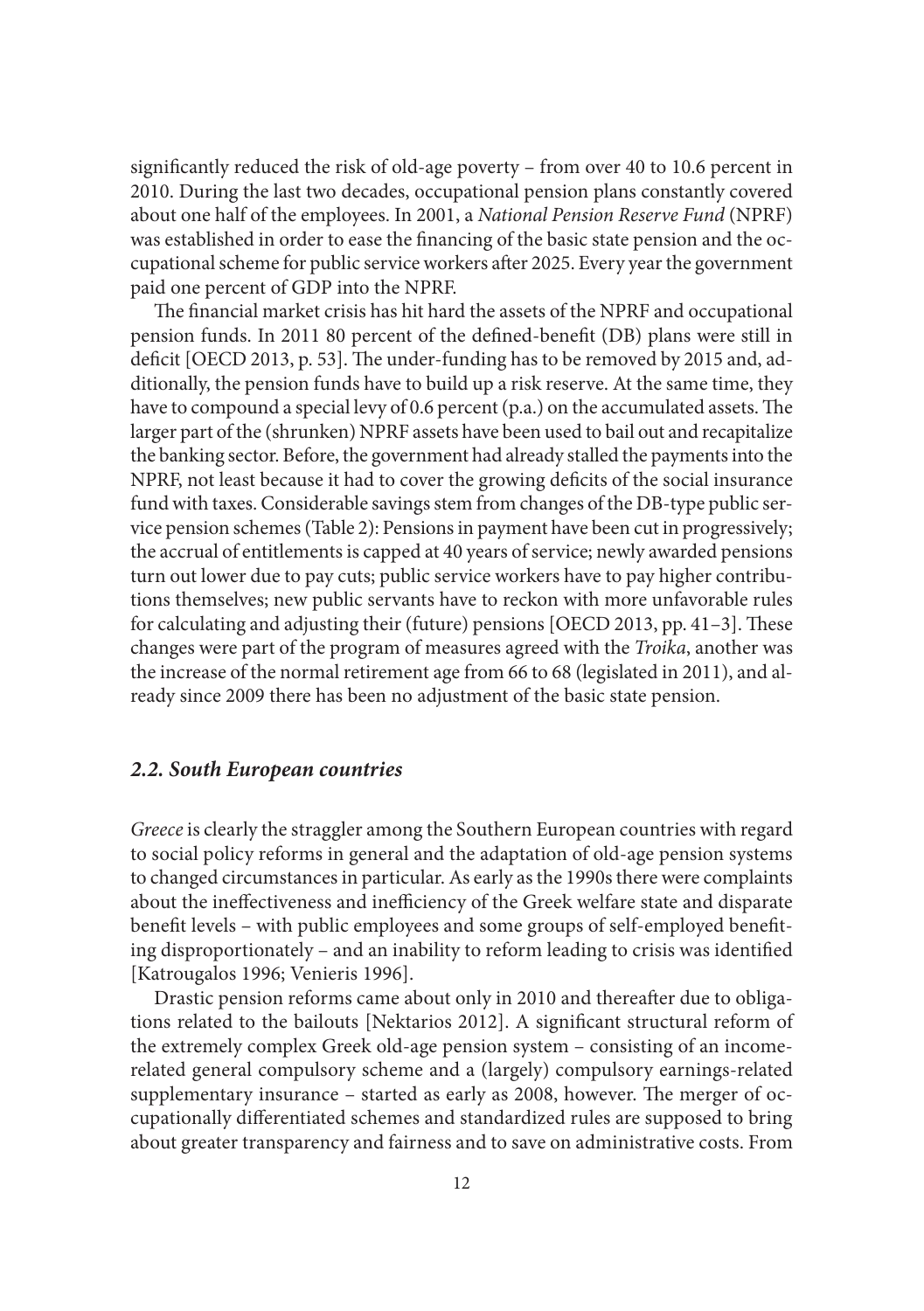2012 all supplementary pension schemes were brought together into a single pension fund.

In 2010 the Greek Parliament decided to lower the accrual rate, most decisive for the replacement ratio, to 0.8 to 1.5 per cent for one year of contribution payments (depending on the total length of insurance). Furthermore, the pensionable ages of men and women were equalized at 65 until 2013.<sup>4</sup> In future, entitlement to a full pension will require 40 instead of 35 insurance years and pensions will be calculated on the basis of the whole working life. Without reductions (6 per cent a year) only those who can prove 40 insurance years can take early retirement (from 60).<sup>5</sup> From 2021 the normal and early retirement age will be adjusted every three years according to the development of life expectancy. Two of the previous 14 monthly payments were abolished and replaced by a (largely) uniform bonus of 800 euros only for pensioners above 60. In future, the indexation of pensions in payment must not be higher than the increase in consumer prices; for the period 2011–2015 the adjustment was suspended entirely. Moreover, further measures are to be taken if projections show that there will be an increase of pension expenditure of more than 2.5 percentage points of GDP by 2060 in comparison to 2009.<sup>6</sup>

Subsequently, in 2012 a new (NDC look-alike) benefit formula with a built-in sustainability factor for the supplementary pension scheme was decided upon; pensions of the general scheme higher than 1,300 euros were cut by 12 per cent (in 2010 those above 1,400 euros already by 8 per cent); access to invalidity pensions was made more difficult; and disproportionately high one-off payments in the area of supplementary pensions were cut. By 2015 supplementary pensions will no longer be guaranteed by the state, in other words, there will be no subsidies provided for covering deficits [European Commission 2012a, p. 98].

The measures predating another support package for Greece in November 2012 deprived the social insurance funds of a large part of its reserves held in Greek government bonds, and the liquidity problems of the pension system were aggravated due to lower government subsidies and fewer workers paying contributions. Obligations related to the support package included a rapid increase of pensionable

<sup>&</sup>lt;sup>4</sup> Beginning in 2015 (but possibly postponed), a basic pension of  $\epsilon$ 360 will be taken into account when the individual benefit is calculates. For new retirees with fewer than 15 contribution years the basic pension is means-tested.<br><sup>5</sup> Several hundreds of professions had been listed as "heavy" or "hazardous" implying the entitle-

ment to a full pension after 35 years of contributions as early as 55. The 2010 reform stipulated that a revised list must not cover more than 10 percent of the labor force and a full pension should not be available before age 60 and less than 40 years of service. 6 During the period 2005 to 2008, Portugal (see below) did best in containing projected spend-

ing increases until 2050. When comparing the estimates of 2008 and 20011 Greece is ranked first: The increase would be lowered by 8.7 percentage points (from 24.1 down to 15.4 per cent of GDP) if the legislated reforms were actually implemented [European Commission 2009, p. 291; 2012a, pp. 143, 328].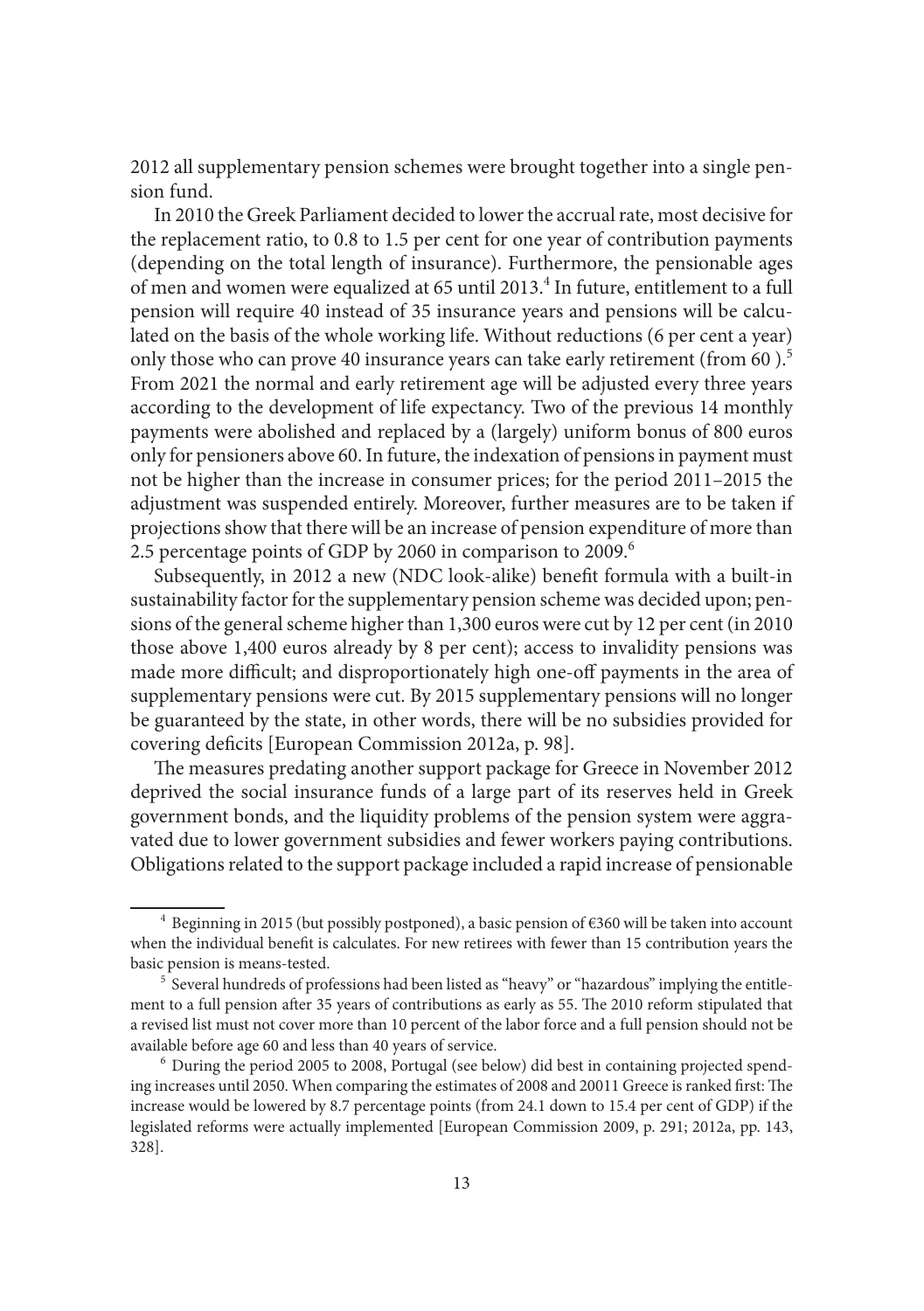age to 67 , allowing workers with 40 insurance years to retire not before 62 (with deductions) and to cut pensions of retirees who benefited from the previously more generous calculation formula and/or prematurely claimed their pension.

In *Italy*, the first attempt to contain the steep rise of public spending on pensions was undertaken in 1992, and in 1995 the basis of the pension system was changed to the notional defined contributions (NDC) model which, within the framework of a lingering pay-as-you-go scheme, emulates the working of a fully funded plan. All subsequent reforms aimed at an accelerated implementation of the NDC rules, tighter eligibility criteria for "seniority pensions" (which, originally, could be claimed after a 35-year insurance period regardless of age), and advancing the harmonization of the differentiated public pension system. Until 2007, these attempts were only partly successful, but massive changes took place between 2009 and 2011 when the financial standing of the Italian state became endangered.

The harmonisation of still occupationally differentiated pension arrangements was taken further, including an alignment of contribution rates (Table 2; [see also Ministero 2012, pp. 41–3]). Furthermore, the alignment of women's pensionable age with that of men was speeded up and will be completed 2018 (in the public sector already realized in 2011 and then – as for all men – raised to 66 in 2012). Also, from 2013 the standard retirement age and the age of eligibility for seniority pensions will be linked to the development of further life expectancy. Thus, for 2019 but in 2021 at latest a pensionable age of 67 is expected for men and women in both the private and public sectors, rising to just below 70 by 2050. "Seniority pensions" – hitherto available either after 40 years of contributions or at 62 years of age after 35 contribution years – are de facto abolished since the conditions follow the rising age limits and early retirement is possible only with deductions and if the pension level exceeds the social minimum pension by one and a half times. On the other hand, corresponding increments are expected to result in pensions that ensure a standard of living for those who continue to work up to the age of 70. Considerable short- and medium-term savings arise from accelerated implementation of the NDC system. From 2012 new pensions will be calculated pro rata according to the contribution periods before 1995 in the old (DB) system and the contribution years under NDC rules after 1995. Finally, the adjustment of pensions to price development for pensions over 1,400 euros is suspended for 2012 and 2013.

In *Spain*, there was already a switch from expansion to consolidation in 1985, and since 1995 all pension reforms have been based on the (repeatedly renewed) Toledo Pact between the respective government and the social partners. As a result, between 1998 and 2010 the Spanish social security system ran surpluses, so that in 2011 there were 66 billion euros (around 6.3 per cent of GDP) accumulated in the reserve fund, increasingly invested in Spanish government bonds.

The most substantial changes of the 2011 reform, which will come into force mainly between 2013 and 2027, include a rise in the statutory retirement age from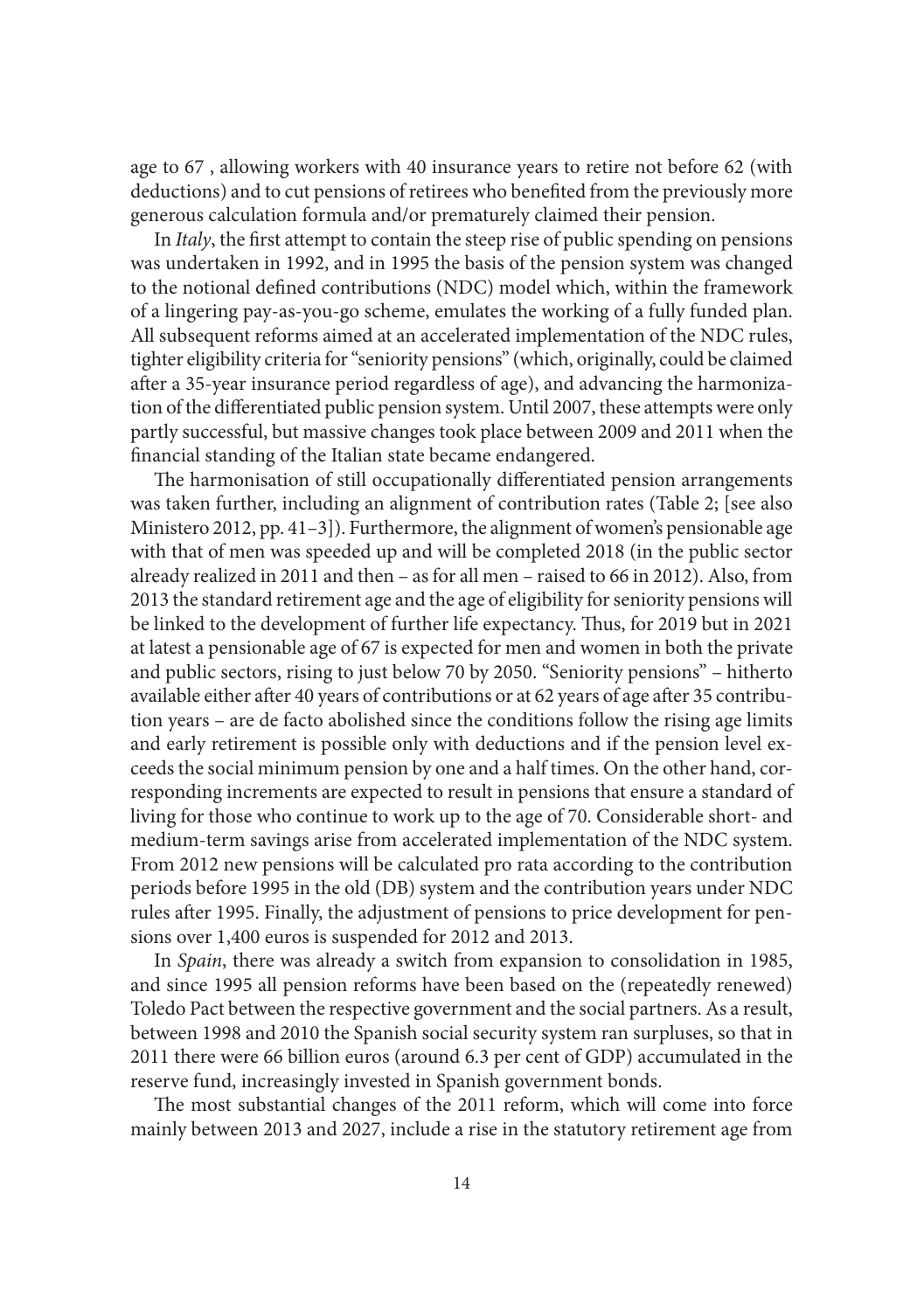65 to 67 for workers showing less than 38.5 years of contribution payments. Early retirement rules have again been tightened (beyond the 2011 legislation) in 2013. The age range will move from 63 to 65 and the required insurance years from 33 to 35. For unemployed persons (involuntary early retirement) the conditions change from age 61 to 63 and 31 to 33 insurance years. Premature claiming of benefits goes along with deductions (7.5 per cent per year) while a deferring retirement age is rewarded with supplements (between 2 and 4 per cent a year). In future, a "full" pension will require 37 instead of 35 contribution years (it will still be the case that 15 years qualifies someone for a half pension), and from 2022 pensions will no longer be calculated on the basis of the last 15 but rather the last 25 insurance years. Finally, from 2027 a sustainability factor will be introduced through which the relevant system parameters – for example, the requisite insurance years for a full pension or the statutory retirement age – will be adjusted to the development of life expectancy every five years. After Spain had to apply for loans from the ESM in 2012, it is quite possible that the effective date of the legislative changes will be accelerated.

In the wake of an "Excessive Deficit Procedure", *Portugal* negotiated a pension reform package with the social partners in 2007. It included increased pension decrements for retirement before 65; the already legislated pension calculation on the basis of the whole working career was brought forward to 2017; a sustainability factor was introduced, linking the level of newly awarded pensions to longevity increases; indexing of pensions in payment was debased; incentives for the (continued) employment of older workers were strengthened; and normal retirement age for public service workers will rise from 60 to 65. The combined effects are quite significant: a comparison of projected pension spending in 2050 on the basis of calculations from 2005 and 2008 shows that Portugal had taken the biggest leap of all EU countries. Instead of 20.8 per cent of GDP only 13.6 per cent pension expenditure was estimated for 2050 [European Commission 2009, p. 104].

Therefore, in order to reduce its public deficit in the short term, Portugal was obliged to only take a few pension reform measures when it sought financial assistance in 2011. Pension indexation was partly suspended, higher pensions are burdened with a special levy, and early retirement of employed workers is ruled out until 2014 whereas older unemployed cannot take out a public pension before 62 (Table 2). Furthermore, employees of state-owned enterprises – banks, telecommunications – were integrated in the pay-as-you-go pension insurance system and a total of 9.3 billion euros of the capital reserves of special schemes was transferred to the state budget<sup>7</sup> and, hence, reduced the present deficit, but increased the implicit debt of the general scheme. Finally, in May 2013 the Coelho government announced the normal retirement age to be raised by one year, to 66.

 $^7\,$  Already in 2005 3 billion euros had been transferred from the capital reserves of the state-owned banks' special pension scheme to cover the deficits of the general pension scheme.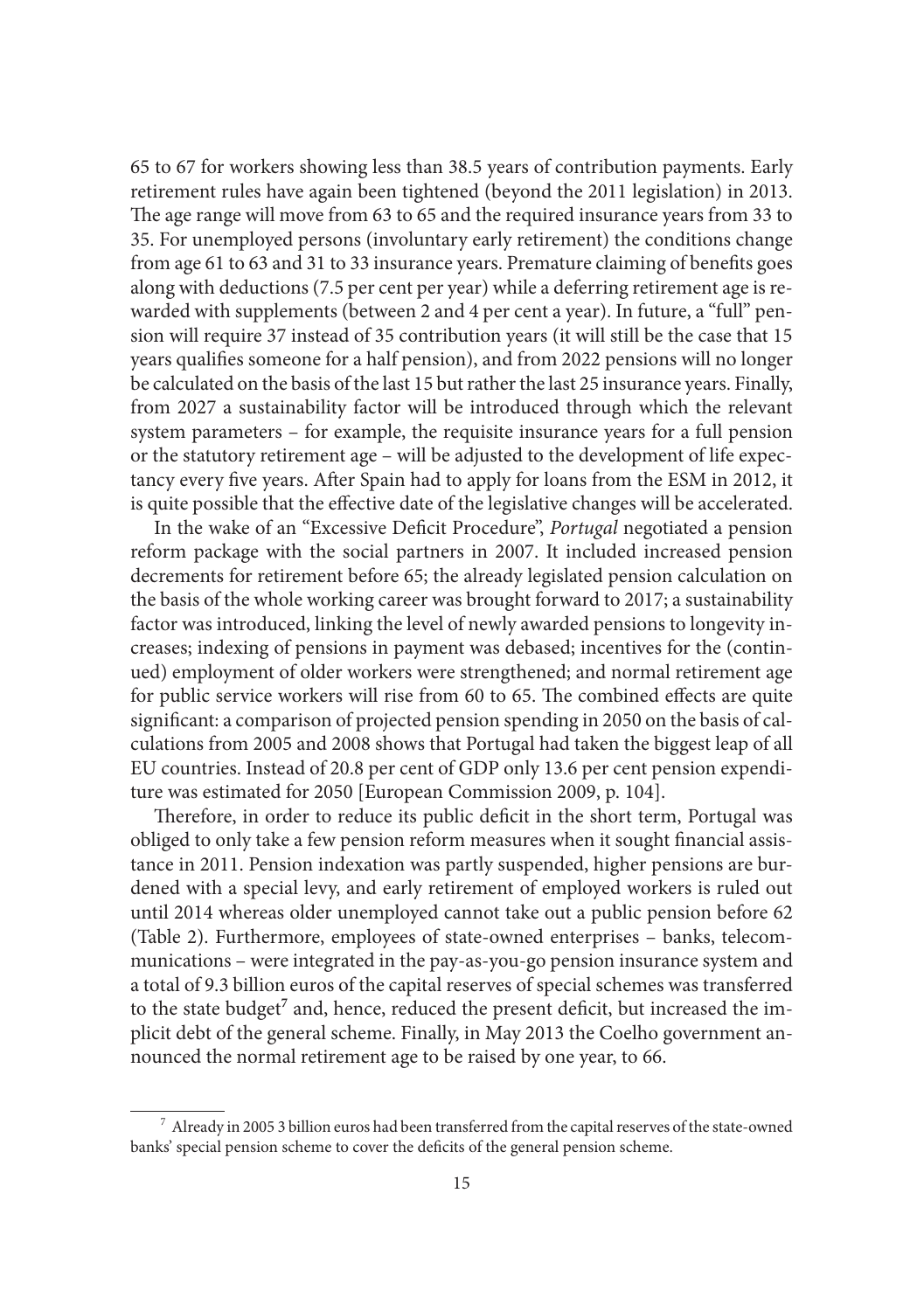#### *2.3. CEE countries*

The parametric pension reforms during the 1990s in Hungary, Romania and Latvia were less a reaction to demographic change than to the economic transformation. The successive paradigmatic restructuring of their pension systems followed a widespread comprehension of "privatization" as an expression of "modernization" [Orenstein 2008; Cerami 2011; Fultz 2012]. These (and further) countries became amenable to the transnational policy campaign launched by the World Bank. A multi-pillar pension system including a mandatory and fully funded private pillar promised to ensure adequate as well as financially sustainable old-age security. However, the problems with this new approach came to the fore during the economic slump and subsequently triggered significant changes.

*Hungary* was a forerunner in introducing the multi-pillar pension model. Already highly indebted before 2008, it became dependent on international loans as a result of the economic crisis. These were granted on condition of structural reforms, including pensions. The package contained a gradual though rapid increase of the standard retirement age (from 62 to 65), a less favourable indexation of pensions in payment, and the abolition of the 13<sup>th</sup> monthly pension payment [Simonovits 2011]. The 2010 elected Orbán government rejected (further) external rescue measures and turned to the structure of the pension system for regaining fiscal latitude. Due to the diversion of 8 percentage points of the total contribution rate into the second pillar, the pay-as-you-go first pillar lacked the necessary resources to honour the entitlements of present retirees. The shortfall had to be balanced by subsidies out of the state budget which, ultimately, increased public debt. Soon after coming into office the government started a turnaround which meant a factual abolition of the multi-pillar system: contribution payments into the second pillar were stopped, and the contribution rate of the first pillar was increased accordingly. The already accumulated assets of the second-pillar pension funds were "confiscated" and transferred into the state budget, immediately reducing the deficit and the amount of public debt. The entitlements the participants had earned in the second pillar were shifted to the first pillar which increased the long-term obligations (the "implicit debt") there. In order to extenuate the future spending increase, opportunities to retire early via disability pensions or due to long service have been eliminated almost completely, except for women (Table 2).

*Romania* was also hit hard by the recession and had to solicit for a 20 billion euro loan from the IMF, but it left its recently established and still small second-pillar scheme (contribution rate in 2009: 2 percent) intact and even introduced a minimum pension in 2009. Reforms which started to take effect in 2011 continued along the legislation of 2000 [Ghinararu 2011]: normal retirement age will increase further (but still be lower for women); the years of contribution required for pension eligibility and for a full pension will rise once more. Furthermore, pensions of the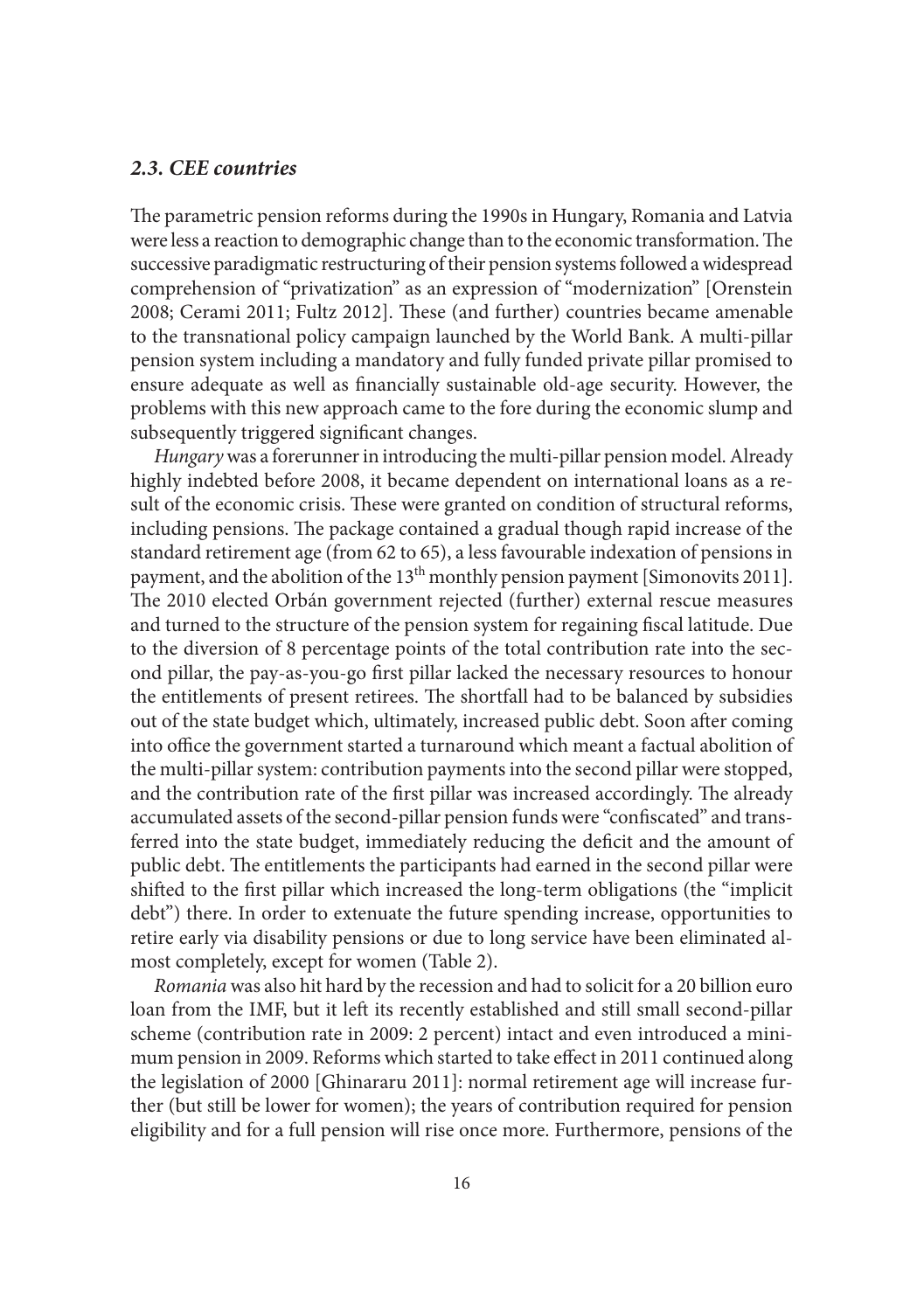first-pillar scheme which applies a point system for calculating benefits have not been adjusted in 2011 and 2012, and until 2030 the indexation of a pension point will gradually shift to price level changes. The traditionally far more generous special pension regimes will be integrated into the general scheme and, finally, the eligibility criteria for early and disability pensions have been tightened, and recipients face high decrements until they reach normal retirement age.

Of all EU member states, *Latvia* suffered most from the economic slump (Table 1, row 6) and also had to seek external aid. Thus, it was first priority to ensure the financing of pensions in the short run. Instead of finalizing the planned split of contributions between the first and second pillar in 2010 (10 percent for each), in 2009 the rate diverted to the fully funded pillar was lowered from 8 to 2 percent in order to close the financing gap of the first pillar (implying correspondingly higher entitlements in future).**<sup>8</sup>** Additionally, the limit on earnings subject to social insurance contributions was lifted from 2009 to 2013, and for the same period the adjustment of pensions in payment according to consumer price changes was suspended. Further savings accrued from the functioning of the NDC-type first pillar: fewer contributors and significantly reduced average earnings devaluate automatically the notional "assets" available for conversion into a pension. Otherwise identical employment careers assumed, claiming a first pension in 2009 or 2011 made a difference of more than 30 percent [European Commission 2012b, p. 296]. Changes aimed at the long-term sustainability of the first pillar have been legislated in 2012: normal retirement age will increase to 65, and the minimum period required for an old-age pension rises to 20 years.

## **3. Commonalities and differences**

After 2008, all countries looked at the legislated similar changes of their pension systems for attaining savings on public pension expenditure in the short and long run. Suspended or less favorable *indexation* rules, applied in all eight countries, ease the financial troubles of public schemes most rapidly but, due to the base effect, will ripple through subsequent years (Table 2). *Nominal cuts* of pensions in payment (as happened in Hungary and Greece) are even more effective but can be problematic. Corresponding legislation has been ruled unconstitutional in Portugal, Romania and Latvia. Short term savings also result from closing *early retirement* pathways, tightening entry conditions or computing decrements when the pension is claimed prematurely. Such changes happened in all eight countries as was

<sup>&</sup>lt;sup>8</sup> In 2013, the division of the total contribution rate between the first and second pillar was changed to 14/6 percent and is expected to remain stable.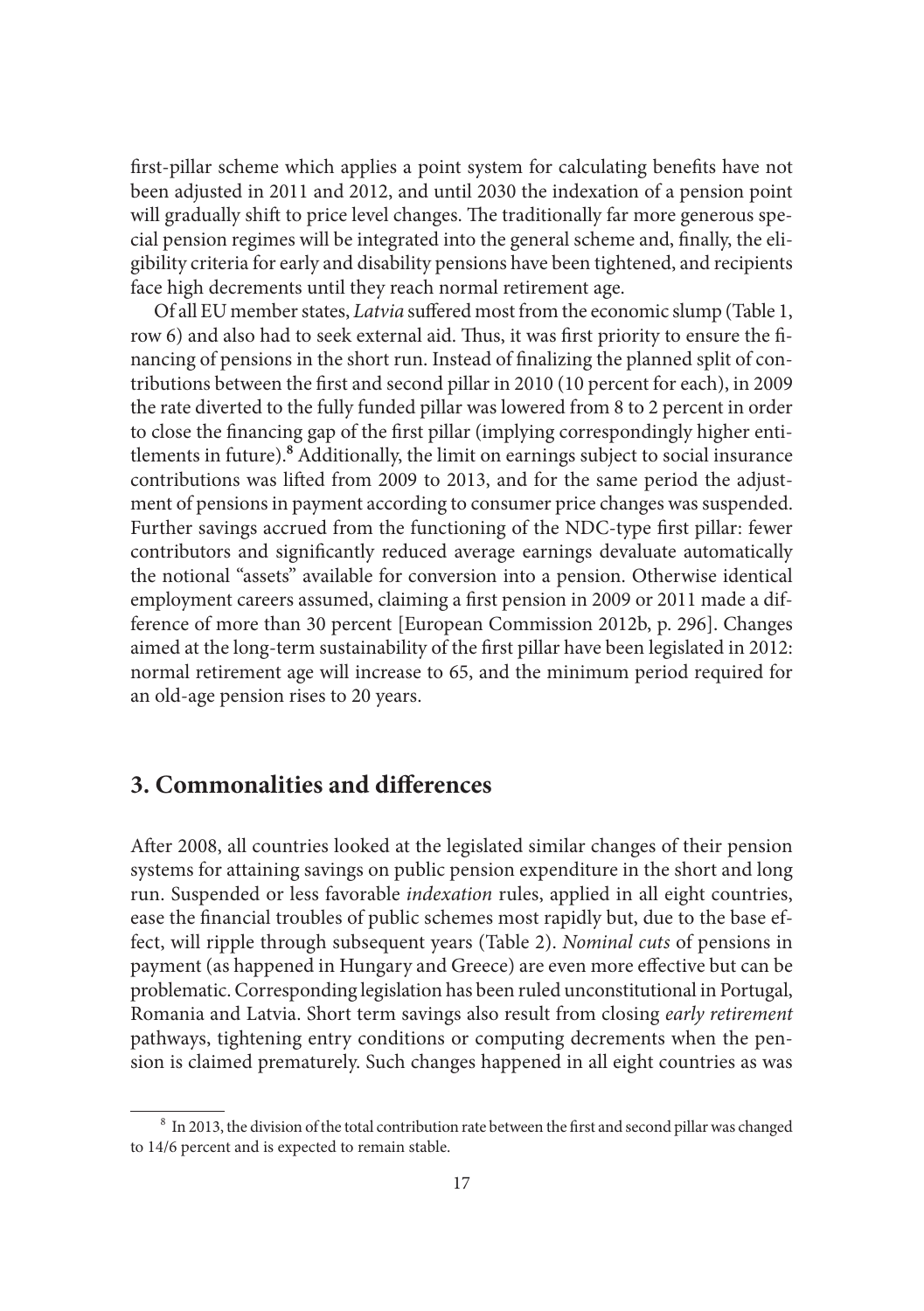also true for increasing *normal retirement age* which, depending on the length of the phasing-in period, delivers medium or long term savings. However, the target ages set in the CEE countries remains (much) below those in the Italy, Spain or Ireland which appears comprehensible in view of further life expectancy at 65 being about three years shorter (Table 1, row 5). Likewise, long-term savings will mainly accrue from changes of the *benefit formulae*. In particular, tightening the contribution/benefit link as in NDC schemes (Italy and Latvia) or taking into account more insurance years (up to the whole employment career) lead to lower pensions for the newly retired. Whereas NDC schemes operate with a built-in life expectancy factor (when converting notional "assets"), all Southern European countries have introduced a *sustainability factor* that automatically changes system parameters (normal retirement or number of insurance years required for a "full pension") upon longevity developments. All eight countries have made steps forward to *harmonization*, be it by unifying different schemes in order to save on administrative costs and/or by removing existent privileges for certain occupational groups (like a lower retirement age or higher accrual rates). Predominantly, those equalizing reforms focused on public service workers and on women when they were still entitled to a lower pensionable age (however, Hungary and Romania remain exceptions in that respect).

As a result of the intensified reform activity, the predicted growth in public pension spending by 2040 will be considerably lower than was calculated for the Ageing Report 2009 (Table 1, row 8; [European Commission 2012a, pp. 142–4]). Since the most recent reforms were not included in the projections the increase should be even smaller.

The financial market crisis of 2008 posed serious problems for countries whose pension system relies heavily on private, fully funded components. In our sample this was Ireland. Because these events – occupational and sovereign pension funds suddenly losing much of their assets – are unforeseeable and cannot be ruled out in future, this vulnerability also affects the CEE countries where fully funded private pensions should play a larger role in the retirement income mix. The development of the mandatory second pillar there reveals a specific challenge that is related to the well-known "double payment problem": While the younger cohorts (including the middle-age who joined the  $2<sup>nd</sup>$  pillar voluntarily) build up financial assets for a part of their retirement income out of the diverted share of insurance contributions, for several decades the pension entitlements of present-day retirees and older workers have to be honored. The lowered contribution revenues of the first pillar are insufficient to meet these obligations [Holzmann & Guven 2009, pp. 170, 230-1], and arising deficits could be covered out of the state budget only as long as it was not under pressure itself. However, this was exactly the case after the economic slump in 2009 and forced the governments in Latvia and Hungary (and elsewhere) to take action. The financial market crisis shook not only the public's confidence in fully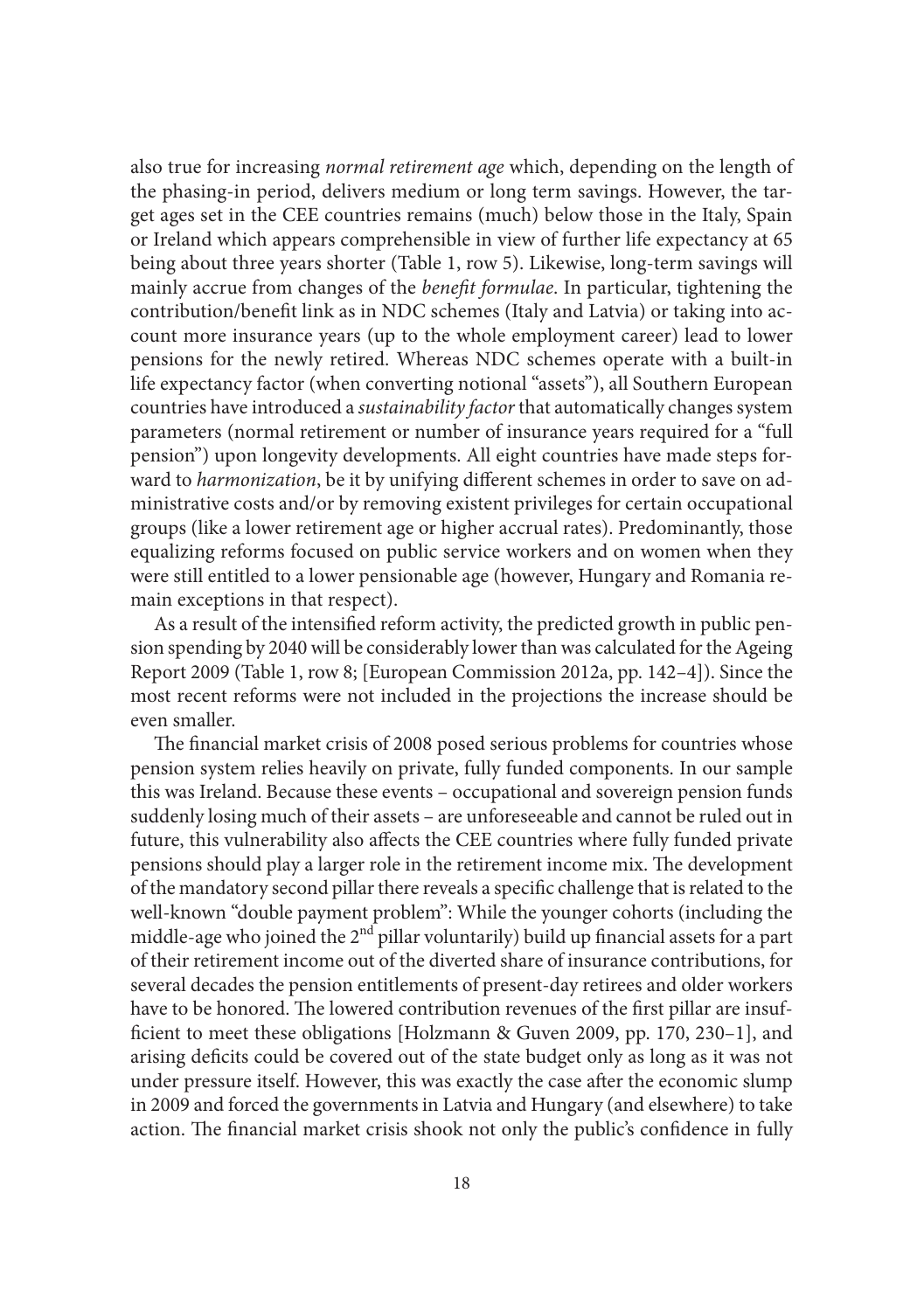funded pensions. It also triggered a rethinking among political actors in CEE countries, leading to a revision of the implemented multi-pillar model [Orenstein 2011; Drahokoupil & Domonkos 2012; Socha 2013].

## **4. Social impact of recent pension reforms**

A look at the income situation of older people (65+) in 2011 reveals a diverse and surprising picture. The at-risk-of-poverty (AROP) rate, that means less than 60 percent of the weighted median income, was lowest in Hungary, followed by Latvia and Ireland. In these three countries and Romania, the AROP rate for the elderly is below that of the adult population below age 65. The opposite is true for Greece and Portugal (Table 1, row 12). It is surprising that nowhere has the AROP rate for the 65+ not changed much since 2008 and even fell considerably in Latvia (51.2% in 2008, 8.9% in 2011). This is mainly due to the fact that for example in Ireland, Greece and Latvia the median income threshold decreased as a result of unemployment and wage cuts, whereas at first pensions remained largely stable and indeed functioned as "automatic stabilizers". However, it does not mean that the elderly have become more "wealthy". Rather, as yet they have merely incurred smaller income losses than the population of employable age.

The altogether not too bleak present situation (at least in relative terms) might change when the reforms take full effect. The downside of containing the long term growth of public pension spending is lower replacement rates (Table 1, rows 9 and 10). These figures, however, only provide a rough clue because the calculations are based on standardized assumptions (e.g. 40 years of average earnings and drawing a pension from 65) regardless of the actual prevalence of "full" employment careers in a given country, participation in supplementary pension schemes etc. OECD data [2011, p. 129] show that in Greece and Portugal about 80 percent of the retirees received no more than the (contributory or means-tested) minimum pension and in Italy and Spain still more than 30 percent. These figures qualify the informative value of "replacement ratios".

In order to evaluate the living conditions of present and future retirees, a few further aspects have to be considered. In all eight countries the homeownership rate among the elderly is very high (Table 1, row 13), and few are still burdened with mortgages. If imputed rent is taken into account, regularly, income inequality and the AROP rate are reduced whereas disposable income increases [Sauli & Törmälähto 2010]. Thus, homeownership may partly compensate for low minimum benefits (Table 1, row 11). Effects in the opposite direction emanate from  $co$ -payments when utilizing the health care system. Those individual out-of-pocket expenses amount to more than one third (Greece and Latvia) or one quarter (Hungary and Portugal)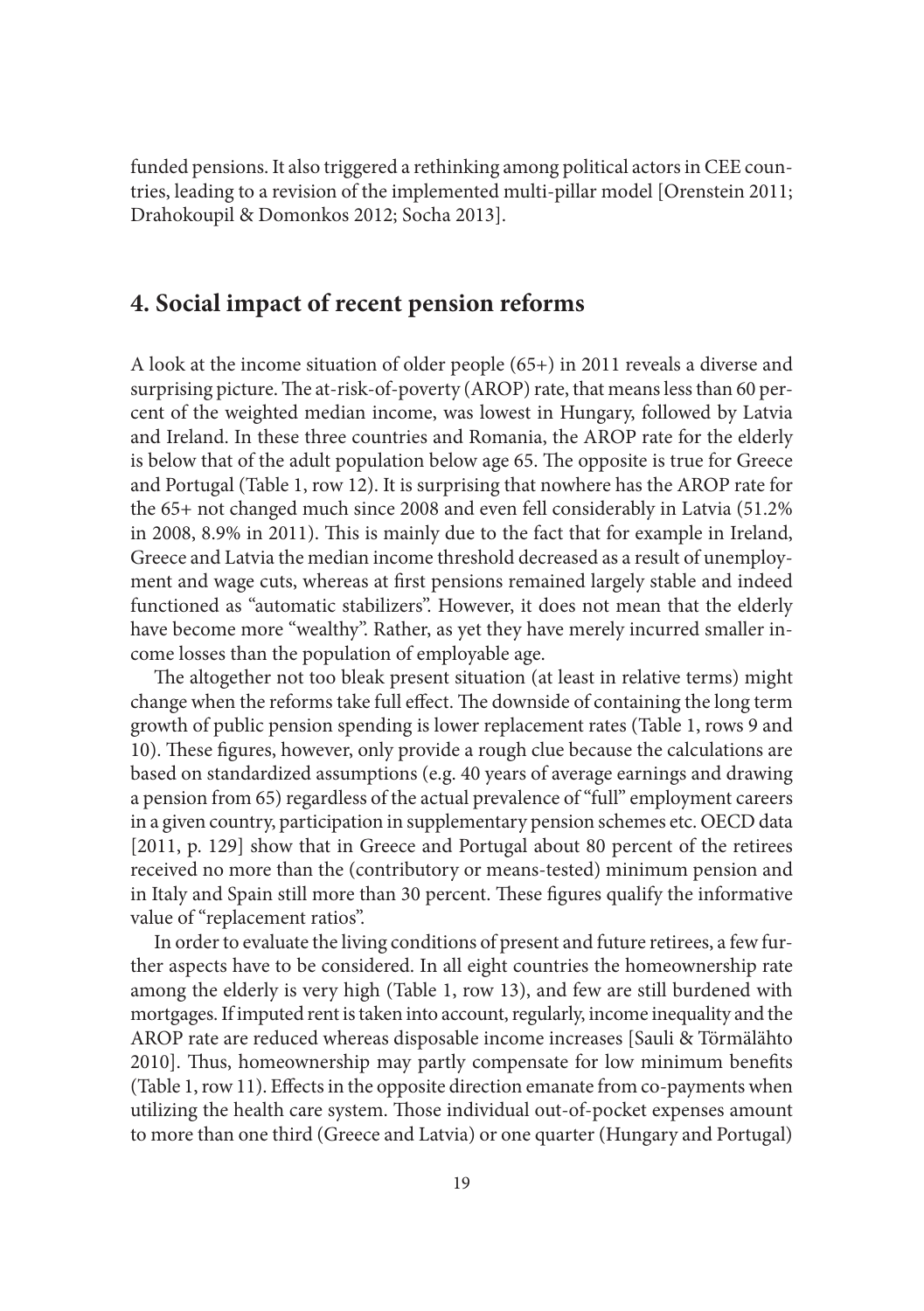of total health care funding [OECD 2012b, p. 129]. If pensioners are not exempted their disposable income is reduced. Furthermore, in none of the eight countries is the adjustment of pensions in payments linked to the development of wages anymore. The switch to consumer price indexation (or even temporary suspension) decouples retirees from gains in prosperity and exposes them to an increasing risk of relative poverty the older they get [European Commission 2012b, p. 83]. Finally, high unemployment not only means lower contribution revenues today, but also incomplete insurance records and, hence, less pension entitlements in future. Particularly since the contribution/benefit link has been tightened all over by taking account of more insurance years or the entire working life when benefits are calculated, "atypical" employment biographies imply a high poverty risk.

## **Conclusions**

The austerity consensus now prevailing in Europe exerts hard pressure through external actors on governments of European countries confronted with high public deficits and sovereign debt to also reform their pension systems. These pressures have been incomparably stronger than the "soft governance" that emanated from the Open Method of Coordination and have brought about a *rapid policy change* in the pension domain. To a large extent, the reforms legislated after 2008 have *fundamentally changed the course* of national pension policy. We have observed (section 3.) a reversal from an established early retirement policy towards the prolongation of working lives, or the shift from orderly increases of pensions in payment towards more unfavorable indexing formulae, adjustment moratoria and even benefit cuts. In CEE countries, the multi-pillar path taken before was reconsidered or even completely left.

The post-2008 reforms have either been imposed on governments by actors in charge of lending money to those ailing countries (IMF, the Troika) or in the national context defined as an irrefutable necessity (Italy and the 2011 reform in Spain). In either case, "normal" pension politics was suspended, and the reforms passed in an *accelerated decision-making process* without being prepared by expert commissions or negotiated with social partners (exception: Spain).

Political actors striving to implement pension reforms that aim at savings on expenditure face a dilemma: "grandfather clauses" and long phasing-in periods until complete implementation reduce their effectiveness, in other words, the short-term savings potential. In contrast, rapid implementation of drastic cuts meet resistance from labor unions, senior citizens and others, especially when the measures are unilaterally imposed by the government and are not based on compromises. Almost without exception, the post-2008 reform legislation was followed by a *swift implementation process* by which it was drastically intervened into the future plans of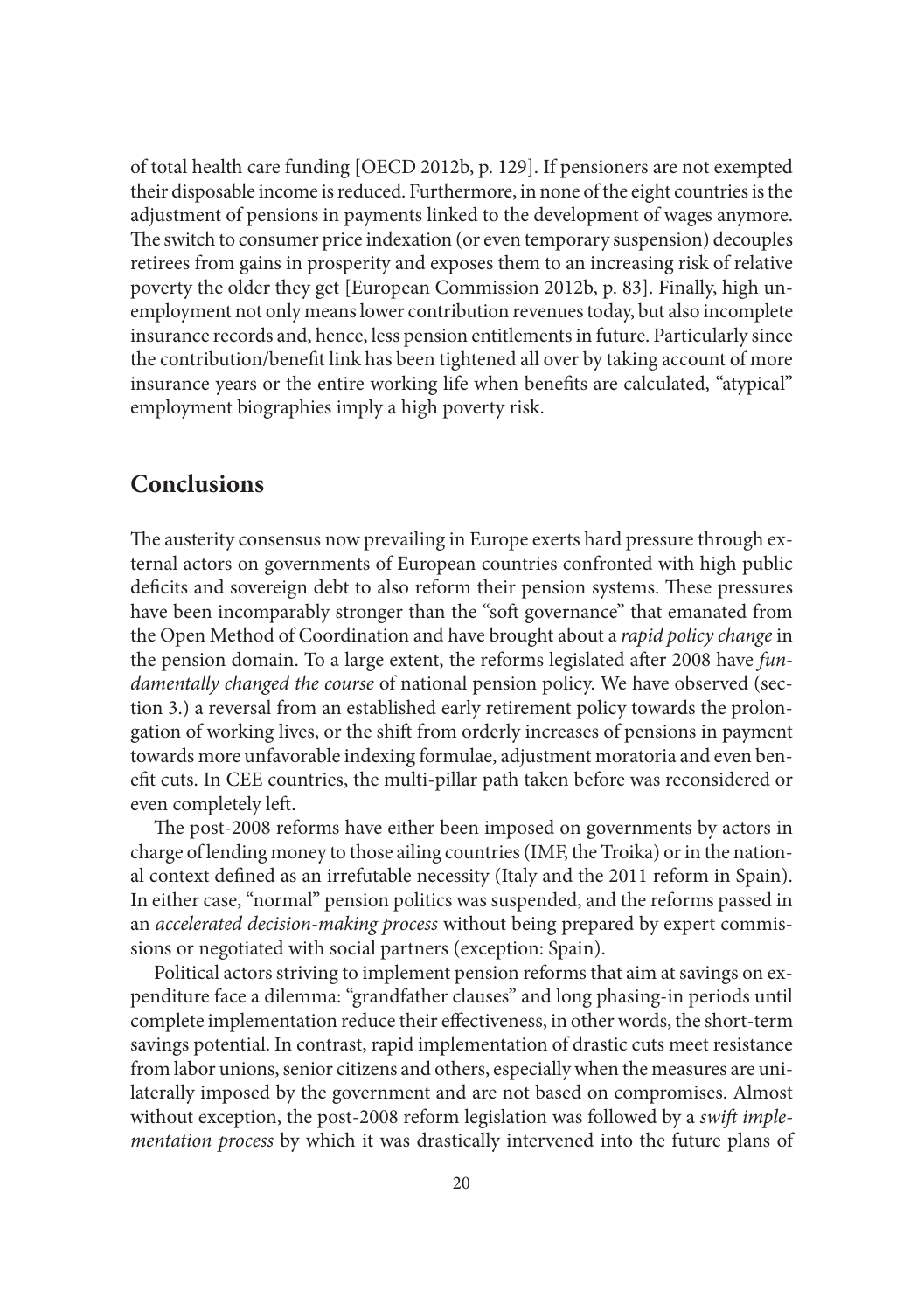older workers (e.g. the rapid rise of normal retirement age in Italy) or the consumer customs of pensioners (e.g. the nominal pension cuts in Greece). Thus it cannot be taken for granted that the pension policy changes – including the automatic adjustment mechanisms – will in fact be implemented as legislated, especially not if unemployment, both overall and in particular among young people, remains high and a *lower* retirement age appears as an outlet.

### *References*

- Arza, C., Kohli, M. (eds.), 2008, *Pension Reform in Europe: Politics, Policies and Outcomes*, Routledge, London/New York.
- Bonoli, G., 2012, *Blame Avoidance and Credit Claiming Revisited*, in: Bonoli, G., Natali, D. (eds.), *The Politics of the New Welfare State*, Oxford University Press, Oxford.
- Bonoli, G., Shinkawa, T. (eds.), 2005, *Ageing and Pension Reform around the World: Evidence from Eleven Countries*, Edward Elgar, Cheltenham.
- Cerami, A., 2011, *Ageing and the Politics of Pension Reforms in Central Europe, South-Eastern Europe and the Baltic States*, International Journal of Social Welfare 20(4), pp. 331–343.
- Drahokoupil, J., Domonkos, S., 2012, *Averting the Funding-Gap Crisis: East European Pension Reforms since 2008*, Global Social Policy, vol. 12, no. 3, pp. 283–299.
- European Commission, 2009, *2009 Ageing Report: Economic and Budgetary Projections for the EU-27 Member States (2008–2060)*, European Economy, no. 2, Office for Official Publications of the European Communities, Luxembourg.
- European Commission, 2010, *Joint Report on Pensions: Progress and Key Challenges in the Delivery of Adequate and Sustainable Pensions in Europe*, European Economy, Occasional Papers, no. 71, November, Brussels.
- European Commission, 2012a, *The 2012 Ageing Report: Economic and Budgetary Projections for the EU27 Member States (2010-2060)*, European Economy, no. 2, Brussels.
- European Commission, 2012b, *Pension Adequacy in the European Union 2010–2050*, Publications Office of the European Union, Luxembourg.
- Ferrera, M., 1996, *The "Southern Model" of Welfare in Social Europe*, Journal of European Social Policy, vol. 6, no. 1, pp. 17–37.
- Fultz, E., 2012, *The Retrenchment of Second-tier Pensions in Hungary and Poland: A Precautionary Tale*, International Social Security Review, vol. 65, no. 3, pp. 1–25.
- Ghinararu, C., 2011, *Romania*, in: Hirose, K. (ed.), *Pension Reform in Central and Eastern Europe in Times of Crisis, Austerity and Beyond*, International Labour Organization, Budapest.
- Hacker, B., 2009, *Hybridization instead of Clustering: Transformation Processes of Welfare Policies in Central and Eastern Europe*, Social Policy & Administration, vol. 43, no. 2, pp. 152–169.
- Hinrichs, K., 2011, *Pension Reforms in Europe: Directions and Consequences*, in: Eren Vural, I. (ed.), *Converging Europe: Transformation of Social Policy in the Enlarged European Union and in Turkey*, Ashgate, Aldershot.
- Holzmann, R., Guven, U., 2009, *Adequacy of Retirement Income after Pension Reforms in Central*, *Eastern, and Southern Europe: Eight Country Studies*, The World Bank, Washington (D.C.).